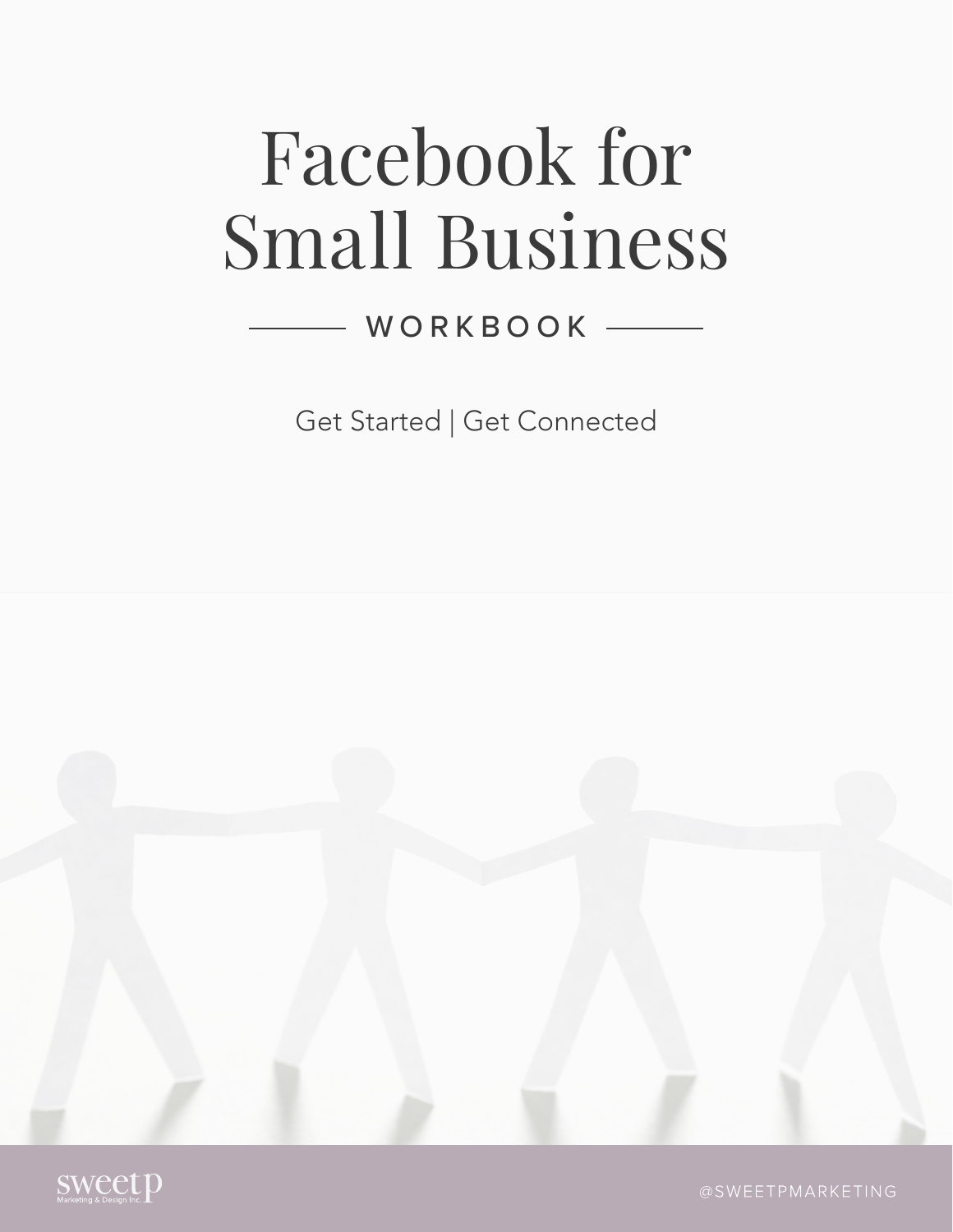### get started.

To get the most of this presentation, jot down ideas about how you can get started and get connected by implementing the strategies discussed. Try to spend 5-15 minutes each day to build your confidence and start creating meaningful connections.

#### **WHY DOES YOUR BUSINESS NEED A FACEBOOK PAGE?**

How would your business benefit from creating a facebook page? Are your goals to increase traffic into your store? Your website? To make it easier for new customers to find you online? Take a few minutes to write down some ideas.

EXPOSURE | CONNECTIONS | TRAFFIC

#### **WHAT IS YOUR GOAL FOR FACEBOOK?**

What is your Facebook Business Page Goal to get started and get connected? How will you achieve your goal?

SPECIFIC | MEASURABLE | ACHIEVABLE | RELEVANT | TIMELY

#### **WHO IS YOUR TARGET AUDIENCE?**

Focus on who is that one ideal client you wish you could have 100 of? How do you define them? Who are they? What are their interests, beliefs, values? Where do they hang out?

CREATE A PICTURE OF WHO YOU WANT TO CONNECT WITH AND WHAT MATTERS TO THEM

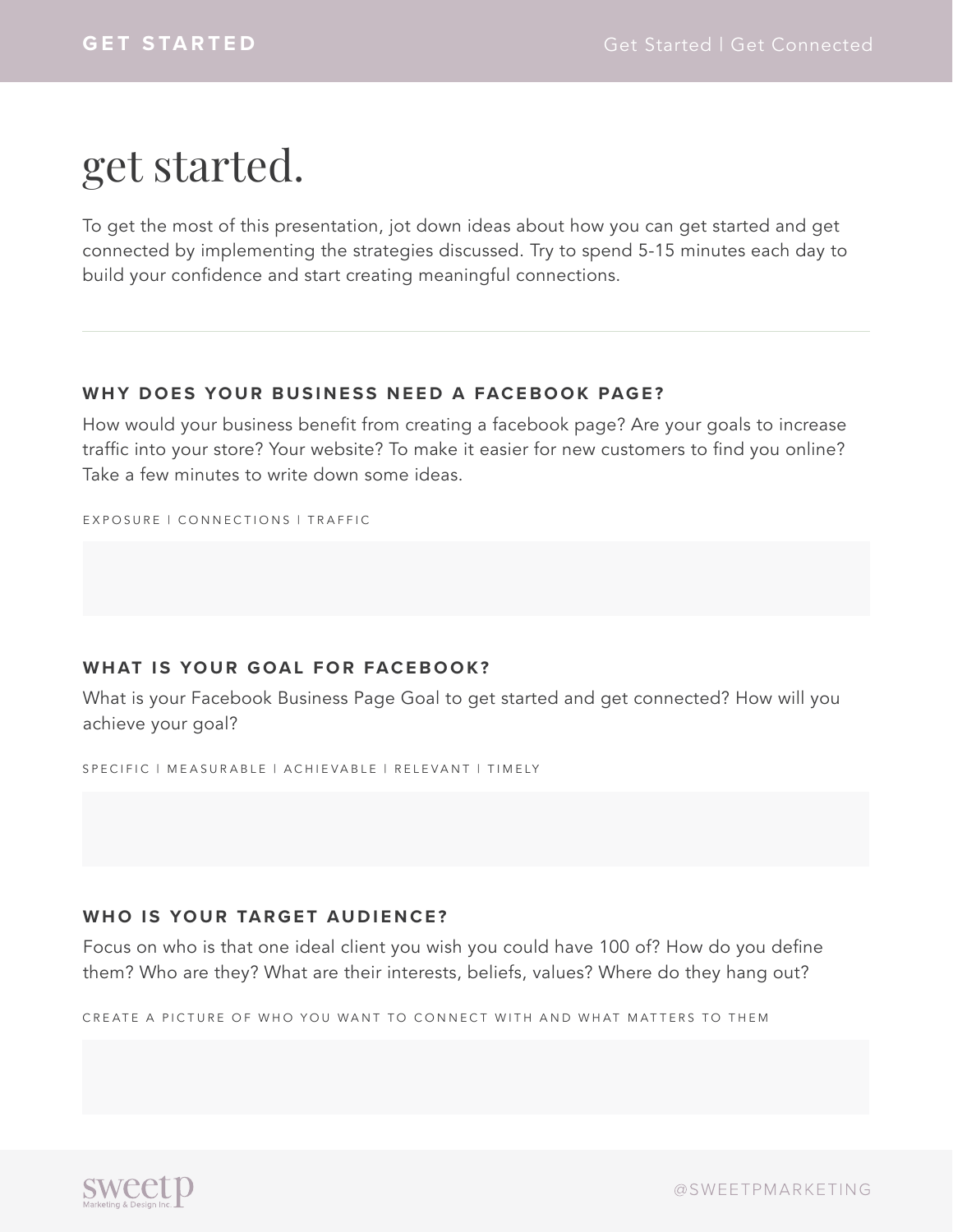### get connected.

Start to connect with your community and join conversations. Create content that will inspire, educate, inform, and entertain. Share tips and tricks, promote partners, clients, and local community events. Be creative. Experiment to see what works.

#### **WHAT IS YOUR STRATEGY?**

How will you inspire your audience to connect with you? How will you create trust?

KNOW

LIKE

TRUST

#### **HOW WILL YOU CONNECT WITH YOUR TARGET AUDIENCE?**

How will you get your audience to stop scrolling and start clicking?

IMAGES | VIDEOS | QUOTES | TIPS & TRICKS | PROMOTIONS | CONTESTS | TESTIMONIALS | TUTORIALS

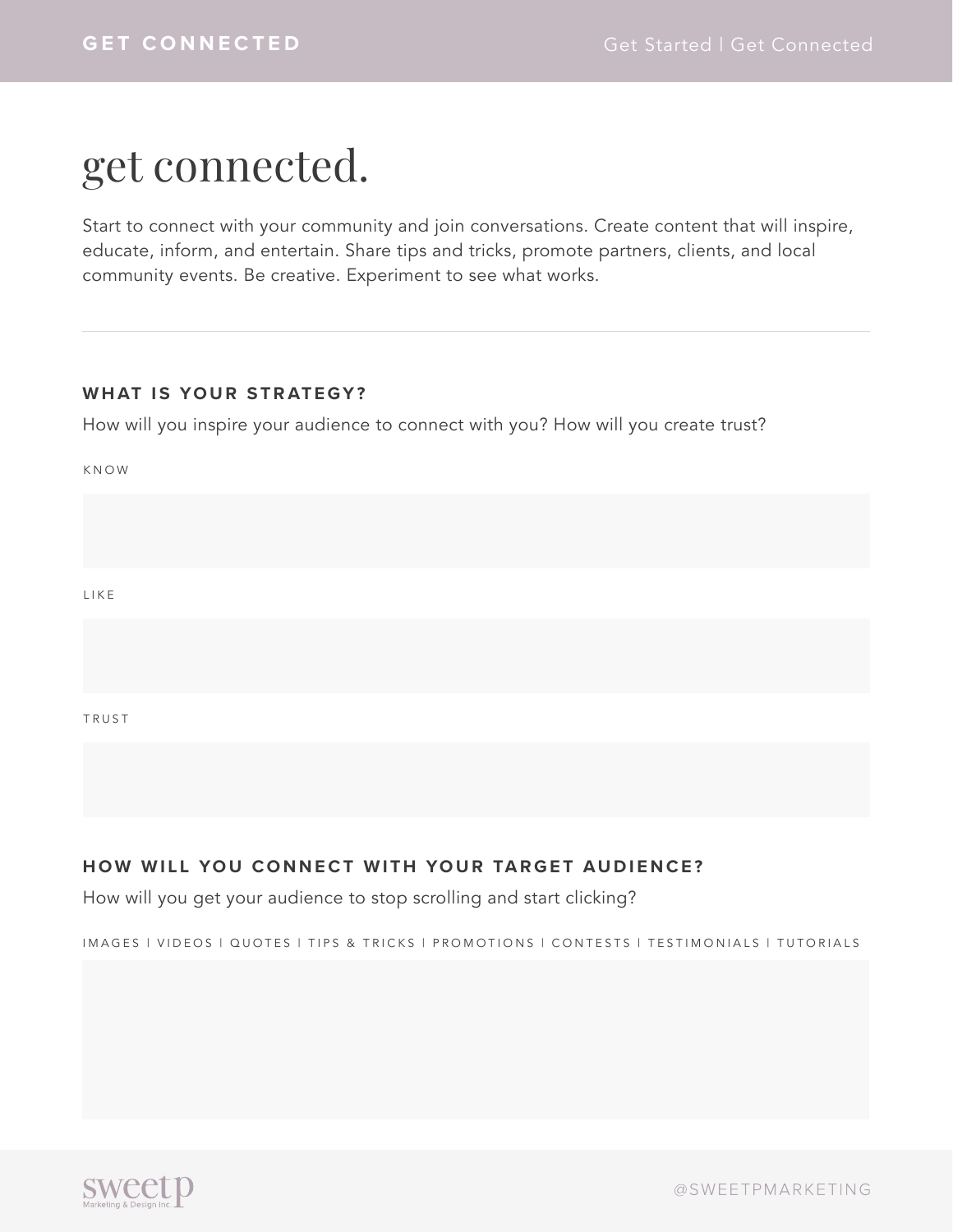### start growing.

Focus on creating high quality content that will connect with your target audience and inspire them to engage with you. Measure and monitor what is working, what needs to change, and what you may need to walk away from.

#### **HOW WILL YOU GROW YOUR PAGE & YOUR BUSINESS?**

What strategies will you use to grow your business and your page?

TIMING | SCHEDULING | CONTENT CALENDAR

ADVERTISING | BOOSTS | PROMOTIONS

INSIGHTS

WHAT WILL I DO TOMORROW TO GET STARTED AND GET CONNECTED?

What is the one action item you will do tomorrow to get started and get connected?

WRITE YOUR ACTION ITEM. IS IT SPECIFIC? MEASURABLE? ACHIEVABLE? RELEVANT? TIMELY?

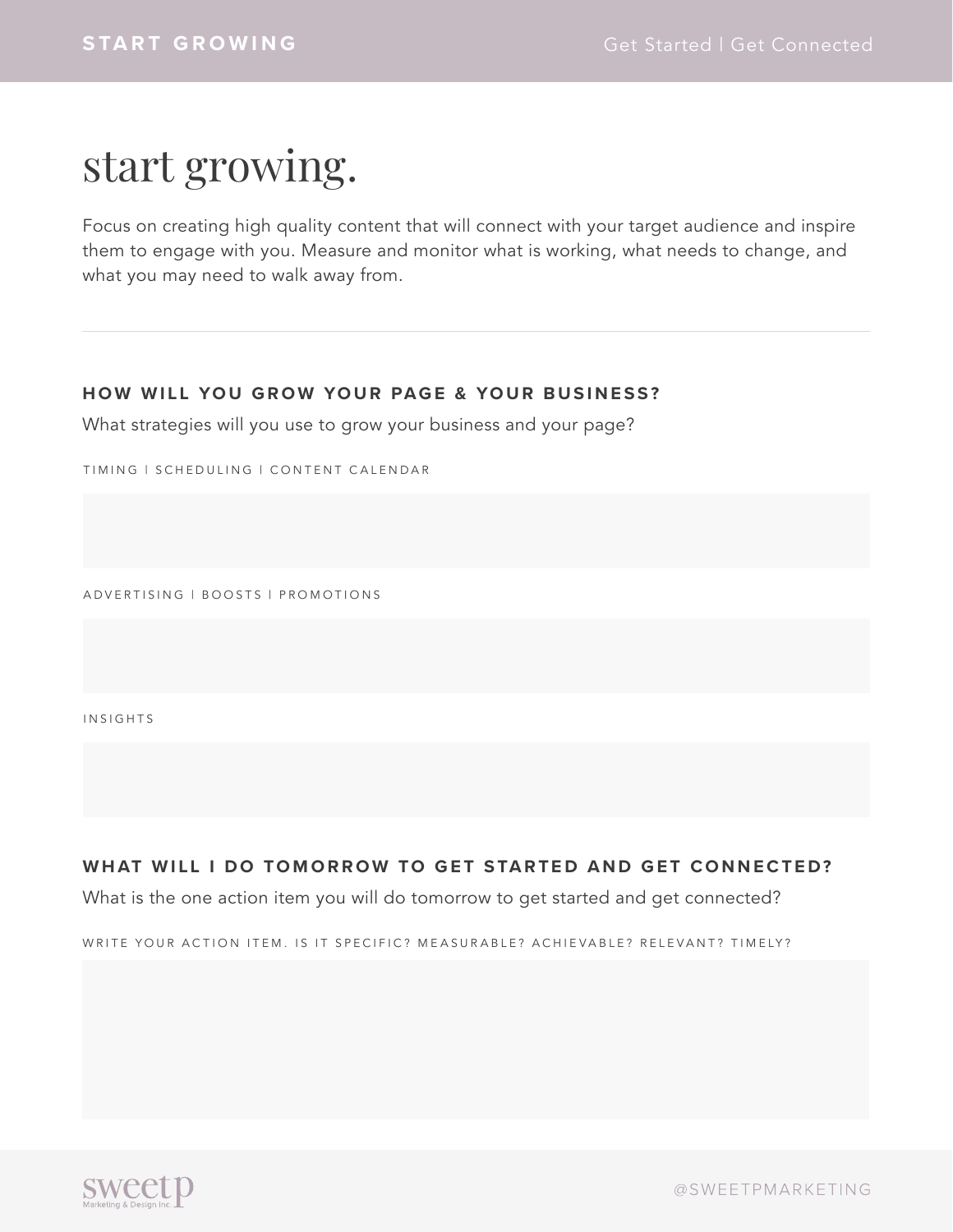#### **CREATING YOUR FACEBOOK BUSINESS PAGE.**

how to get started with a DOWNLOAD @GETSTARTEDGETCONNECTED FACEBOOK PAGE facebook business page.



LIKE OUR PAGE @GETSTARTEDGETCONNECTED for more tips and tricks to get started and get connected with your new Facebook Business Page.

tip: Don't forget to link your personal page to your new business page. It's easy to do and is free advertising.

tip: *Branding Matters. Stay on brand with your messaging and visuals and include a watermark on your posts.*

tip: *Use captivating visuals to inspire your audience to stop scrolling and start clicking. Canva is a great tool to easily create your Facebook cover, Facebook ads, Facebook post images.* 

tip: *Check the size requirements before creating your images. If you work with a designer, they can do this for you.*